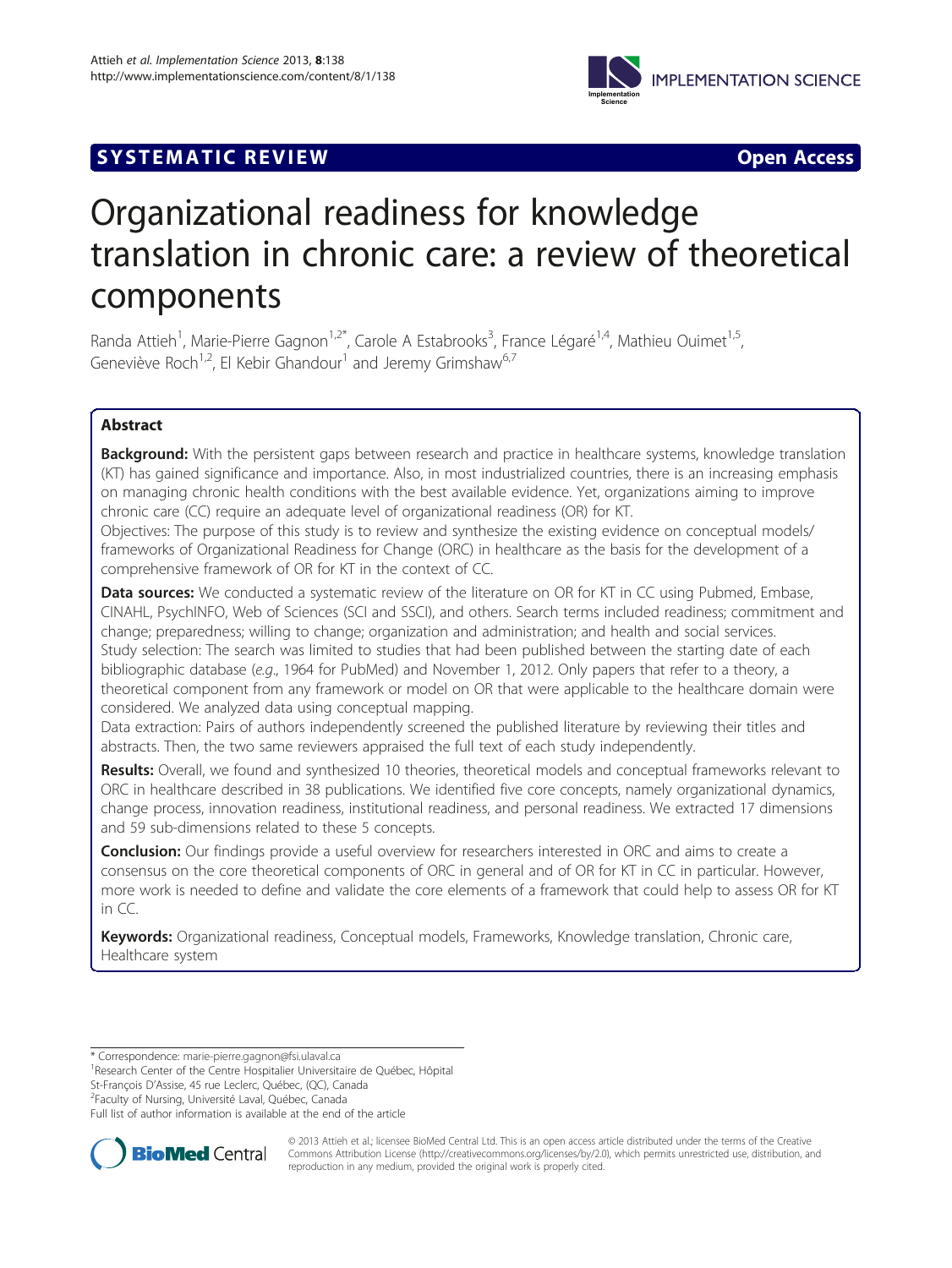# Background

Healthcare systems are constantly changing, sometimes in subtle ways but at other times in major or even disruptive ways, in response to public health policy, market necessities, and technological advances [\[1](#page-7-0)]. At the same time, there is increasing international interest in organizational change as a lever for health care improvement. In several industrialized countries, an emphasis is placed on managing chronic health conditions, given the increasing pressures that they exert on health care systems [\[2](#page-7-0)]. However, significant gaps remain between evidence and the current management of chronic conditions [\[3](#page-7-0)]. For instance, among Canadians suffering from heart disease, only 50% receive proven therapies on a regular basis [[2](#page-7-0)]. While organizational context has been shown to influence research utilization in practice, health care organization members and structures still need to have a sufficient level of readiness in order to implement research-based knowledge [[4,5](#page-7-0)]. According to Holt and Helfrich, readiness is defined as 'the degree to which those involved are individually and collectively primed, motivated and technically capable of executing the change' ([[6](#page-7-0)], p.S50).

#### Organizational readiness for change

Organizational Readiness for Change (ORC) is a comprehensive attitude influenced simultaneously by the nature of the change, the change process, the organization's context, and the attributes of individuals [\[7\]](#page-7-0). Change management researchers have emphasized the importance of establishing ORC and have recommended various ways to prepare for change [\[8,9\]](#page-7-0). However, the scientific knowledge base is limited, and ORC has not been subject to much empirical study yet [[10](#page-7-0)].

The implementation of research-based practices to improve chronic care in various clinical settings has been incomplete, highlighting the difficulty of translating scientific knowledge to the 'real-life' care context [\[2](#page-7-0)]. Organizational readiness is likely to facilitate knowledge translation (KT) in implementing changes. In their extensive review, Weiner et al. [\[11\]](#page-7-0) examined how ORC has been defined as a critical precursor to the successful implementation of complex changes in healthcare settings and how it has been measured in health services and in other fields. Recently, health services researchers have begun to theorize about developing measures of ORC in order to assess it empirically [[8\]](#page-7-0).

#### Knowledge translation to improve chronic care

Knowledge Translation (KT) is a dynamic, iterative and complex process comprising knowledge creation and knowledge application to improve health, provide more effective health services and products, and strengthen the healthcare system [[12\]](#page-7-0). KT strategies, targeted at individual healthcare workers, are insufficient to change healthcare professionals' performance [\[13\]](#page-7-0) and to influence patient outcomes. For this reason, other elements, such as contextual or organizational factors, must be taken into consideration [\[14-16\]](#page-7-0). According to Weiner et al. [\[11](#page-7-0)], ORC constitutes an appropriate concept to operationalize so as to permit the assessment of organizational capacity to engage in important change in healthcare.

In summary, ORC is seen as a key overarching concept to assess organizational members' collective motivation and capability to implement change. Given the lack of knowledge on the theoretical foundations of ORC, our purpose was to review and synthesize the existing evidence on conceptual models/frameworks of ORC as the basis for the development of a comprehensive framework of OR for KT in the context of chronic care.

# **Methods**

# Eligibility criteria

We retained articles that refer to a theory, a theoretical component from any framework or model that was empirically applied to the healthcare domain. We also considered purely theoretical papers on OR that were applicable to the healthcare domain, but we excluded editorials, commentaries, and checklists. We excluded articles if they did not refer specifically to OR, did not concern the healthcare domain, were not about theoretical components or frameworks, or were in languages other than English, Finnish, French, Portuguese, Spanish or Swedish (languages that team members speak). We extracted the following information from selected publications: country, year of publication, type of study, methodological approach, and participants.

#### Search strategy

We conducted a comprehensive review of the literature on conceptual frameworks and theoretical models relevant to ORC in healthcare in order to identify the core concepts that could be operationalized to assess organizational readiness for knowledge translation. An information specialist developed the search strategy on PubMed and then translated it across the other databases. The search strategy included four categories of keywords: Readiness, Commitment and Change, Organization and Administration, and Health and Social Services (Additional file [1](#page-7-0)). We searched the following databases: Pubmed, Embase, CINAHL, PsychINFO, Web of Sciences (SCI and SSCI), Business Source Premier, ABI/Inform, and Sociological Abstracts.

#### Screening

Pairs of authors independently screened the published literature by reviewing their titles and abstracts. Then, the two same reviewers appraised the full text of each study independently. We also planned resolving discrepancies between authors through discussion, or involving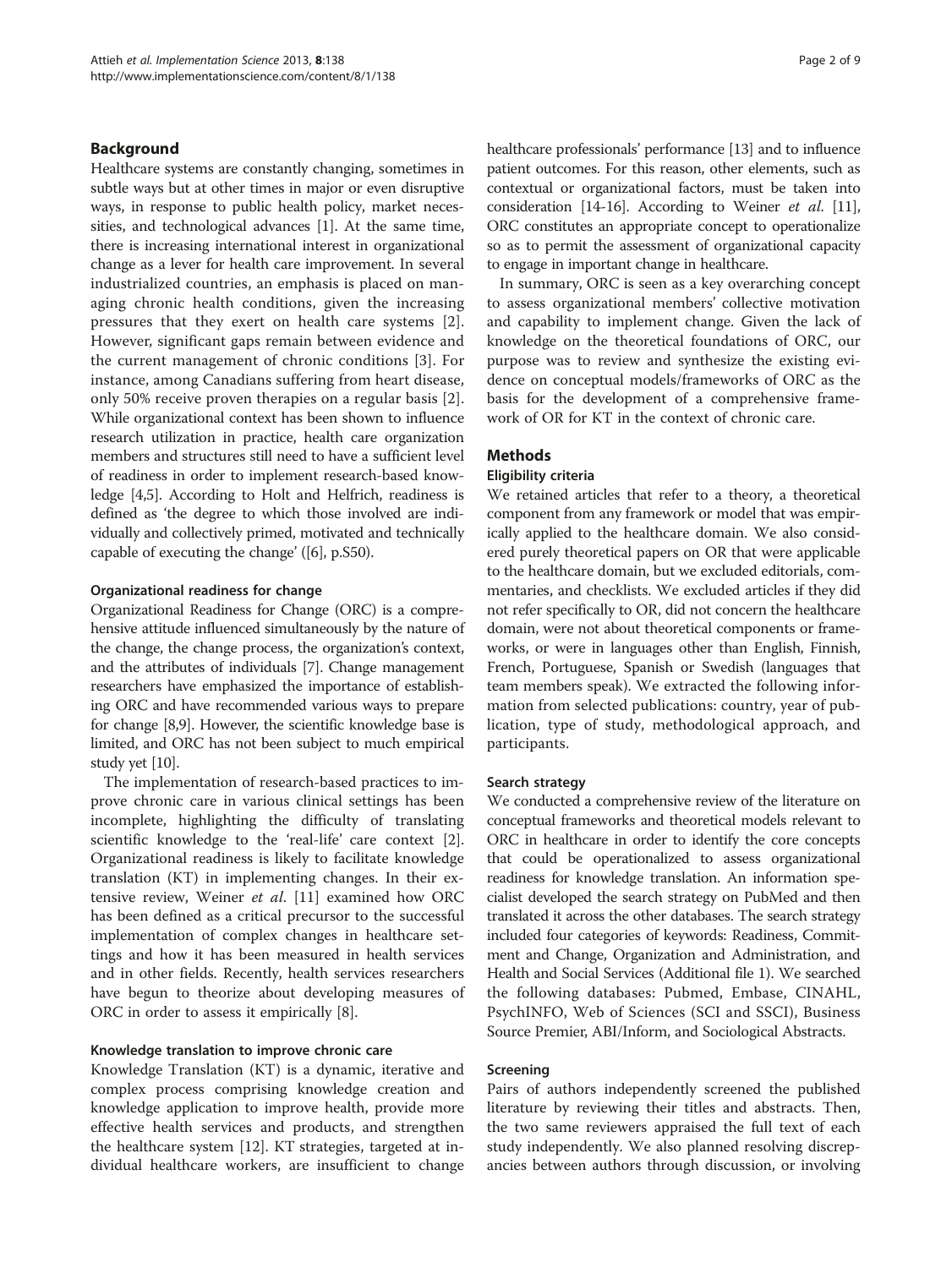a third reviewer as arbitrary, if necessary. We retained articles published in all languages, as long as they had an abstract in the ones identified above. We limited our search to articles published between the starting date of the bibliographic database (e.g., 1964 for PubMed) and November 1, 2012, which explicitly referred to the healthcare domain, and which applied the concept of ORC or equivalent terms (preparedness, commitment, or willingness to change). Finally, a third reviewer checked all the excluded and included studies.

# Extraction and classification

In order to classify theories, theoretical frameworks and models, we used the following definitions. According to Bacharach, 'a theory may be viewed as a system of constructs and variables in which the constructs are related to each other by propositions and the variables are related to each other by hypotheses' ([[17\]](#page-7-0), p.498). According to Miles and Huberman, a conceptual framework is a visual or written product that explains, either graphically or in narrative form, the main things to be studied – the key factors, concepts, or variables – and the presumed relationships among them [[18\]](#page-8-0), whereas a model, as stated by Sabatier [[19](#page-8-0)] and Ostrom [[20\]](#page-8-0), represents a specific situation, is narrower in scope, and more precise in its assumptions.

Three authors (GR, MPG and RA) extracted the concepts, dimensions and sub-dimensions from the included publications. We used the CmapTools software developed by the Institute for Human and Machine Cognition (IHMC) [\[21](#page-8-0)]. This permitted us to graphically represent the core elements that were retrieved from the publications, as well as their relationships with the other elements. We classified each item into the dimension to which it was most often related in the literature, although we acknowledge that some elements could be classified in more than one dimension. We did this in three steps as follows.

First, three authors (GR, MPG and RA) placed the elements extracted from the frameworks and models identified in the included publications on a map in the CmapTools software without making a distinction regarding their nature (concept, dimension, sub-dimension). Concepts were represented in a hierarchical fashion with the most inclusive, most general concepts at the top of the map and the more specific, less general concepts arranged below [[22\]](#page-8-0). Then, in a brainstorming session, we identified which elements were higher level theorization (concepts). From the remaining elements, we distinguished dimensions and sub-dimensions, which represented second or third level theorization. Third, we sought relationships among the concepts, dimensions and sub-dimensions that were created. Fourth, we placed closely related dimensions and sub-dimensions

near each other within the concept to which they related in the concept map [[23\]](#page-8-0).

# Results

The initial search strategy identified 3,711 references after duplicates were removed. After screening using the inclusion criteria, we retained 38 publications presenting 10 theories, theoretical models/components or conceptual frameworks of ORC (Figure [1](#page-3-0)). A total of 23 studies were excluded since they did not refer specifically to OR, did not concern the healthcare domain, or were not about theory, theoretical model or framework (Additional file [2](#page-7-0)).

# Characteristics of studies

In total, 6 (16%) of the 38 articles retained were published before 2000, 11 (29%) between 2000 and 2005, and 21 (55%) after 2005. A total of 28 (74%) of the studies took place in the USA, 4 (11%) in Canada, 5 (12%) in the UK, and 1 (3%) in Belgium. Study participants were: managers (24%), staff (19%), managers and staff (24%), not specified (3%), or not applicable (30%). Most of the studies (85%) were empirical, 5 (12%) were theoretical only and 1 (3%) was a review. A total of 19 studies (50%) had a quantitative research approach, and 7 (19%) had a qualitative one. In total, 5 studies (12%) used a mix of qualitative and quantitative methods. The remaining 7 studies (19%) were theoretical papers or reviews (Table [1\)](#page-4-0).

# Organizational readiness theories, frameworks and models

We found 10 theories, theoretical models or conceptual frameworks of organizational readiness in healthcare that were published between 1998 and 2010, and these were explicitly presented in 29 (76%) publications. The 9 (24%) remaining publications applied social, contextual or other concepts pertaining to OR. They provided an application for readiness concepts, and they were considered as well in the concept map. They do not explicitly mention that they used a theoretical model or conceptual framework, but they present organizational readiness as a key component. In the following sections, we present the results (Table [2\)](#page-4-0).

Eight of the theories, frameworks or models were developed in the United States and two in the United Kingdom. These theories, frameworks, or models conceptualized readiness empirically or theoretically from one of sev-eral perspectives, as suggested by Holt et al. [\[7](#page-7-0)], namely: change process, change content, change context, and individual attributes.

We retrieved one theory, the Organizational Readiness to Change theory (ORC), developed by Weiner [[8](#page-7-0)], and nine theoretical models/conceptual frameworks.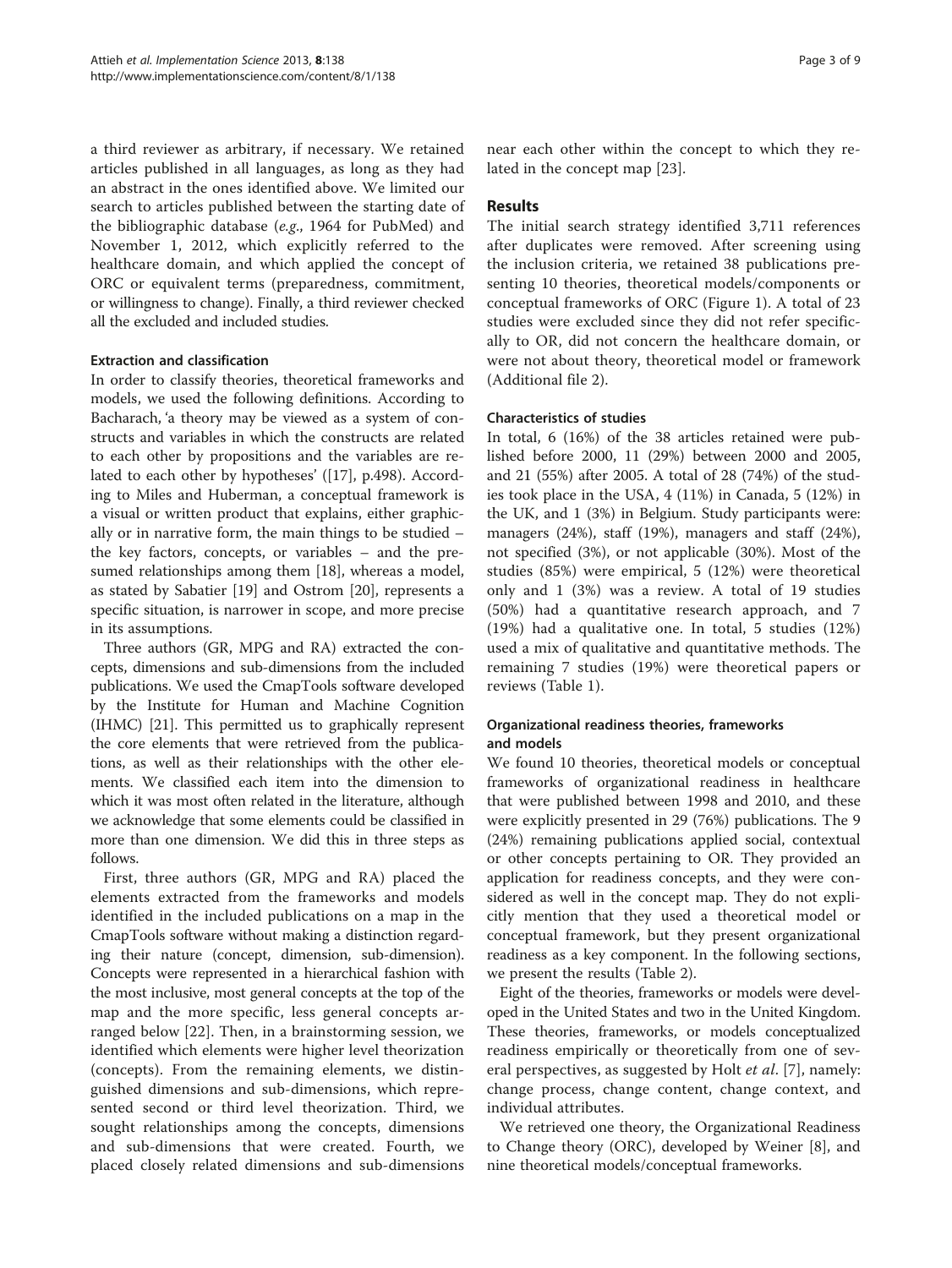<span id="page-3-0"></span>

The identified conceptual frameworks relevant to OR for KT are: Promoting Action on Research Implementation in Health Services (PARiHS), the Comprehensive Measurement Model (CMM), the Practice Change Model (PCM), the Texas Christian University Program Change Model (TCU-PCM), the Heuristic Organizational Information Technology/Systems Innovation Model (OITIM), and a framework called 'A Four Category Heuristic to Conceptualize Readiness for Change.' The models that proposed components relevant to OR for KT are: Readiness for Implementation Model (RIM), the Advancing Research & Clinical Practice through Close Collaboration (ARCC), and the Diffusion of Innovation in a Service Organization (DISO).

The PARiHS, TCU-PCM, OITIM and Practice CM models/conceptual frameworks appeared frequently (Table [2\)](#page-4-0). The PARiHS framework was developed by Kitson *et al.* [\[28\]](#page-8-0) in an attempt to represent the complexity of the change process involved in implementing various evidence-based interventions in healthcare [[31](#page-8-0)].

The Texas Christian University Program Change Model (TCU-PCM) framework was developed by Simpson and Flynn [\[30\]](#page-8-0) for planning and implementing innovations for the improvement of certain treatments.

The Heuristic Organizational Information Technology/ systems Innovation Model (OITIM), a conceptual assessment framework developed by Snyder-Halpern [[26\]](#page-8-0), guides the decision-making processes of healthcare decision-makers in relation to organizational innovations.

The Practice Change Model (PCM) framework [\[27\]](#page-8-0) was proposed by Cohen et al. for organizing, synthesizing, and understanding rationales for practice assessment approaches that ultimately inform the development of quality improvement interventions in primary care practices.

The Comprehensive Measurement Model (CMM), developed by Holt et al. [[7](#page-7-0)] focuses on the pre-implementation stage, and is based on the concept of ability to succeed.

The Readiness for Implementation Model (RIM) by Wen *et al.* [\[29](#page-8-0)] was developed to help guide the implementation of interactive health communication systems (IHCS).

The purpose of the Advancing Research & Clinical Practice through Close Collaboration (ARCC) model, conceptualized originally by Melnyk [[24](#page-8-0)], is to guide system-wide implementation of an intervention, in order to improve quality outcomes in healthcare organizations.

The Diffusion of Innovations in Service Organizations (DISO) model developed by Greenhalgh et al. [\[25\]](#page-8-0) is used to organize insights concerning the adoption of an innovation in a service organization. Globally, it is envisioned as a memory aide for considering the different aspects of a complex situation and their interactions.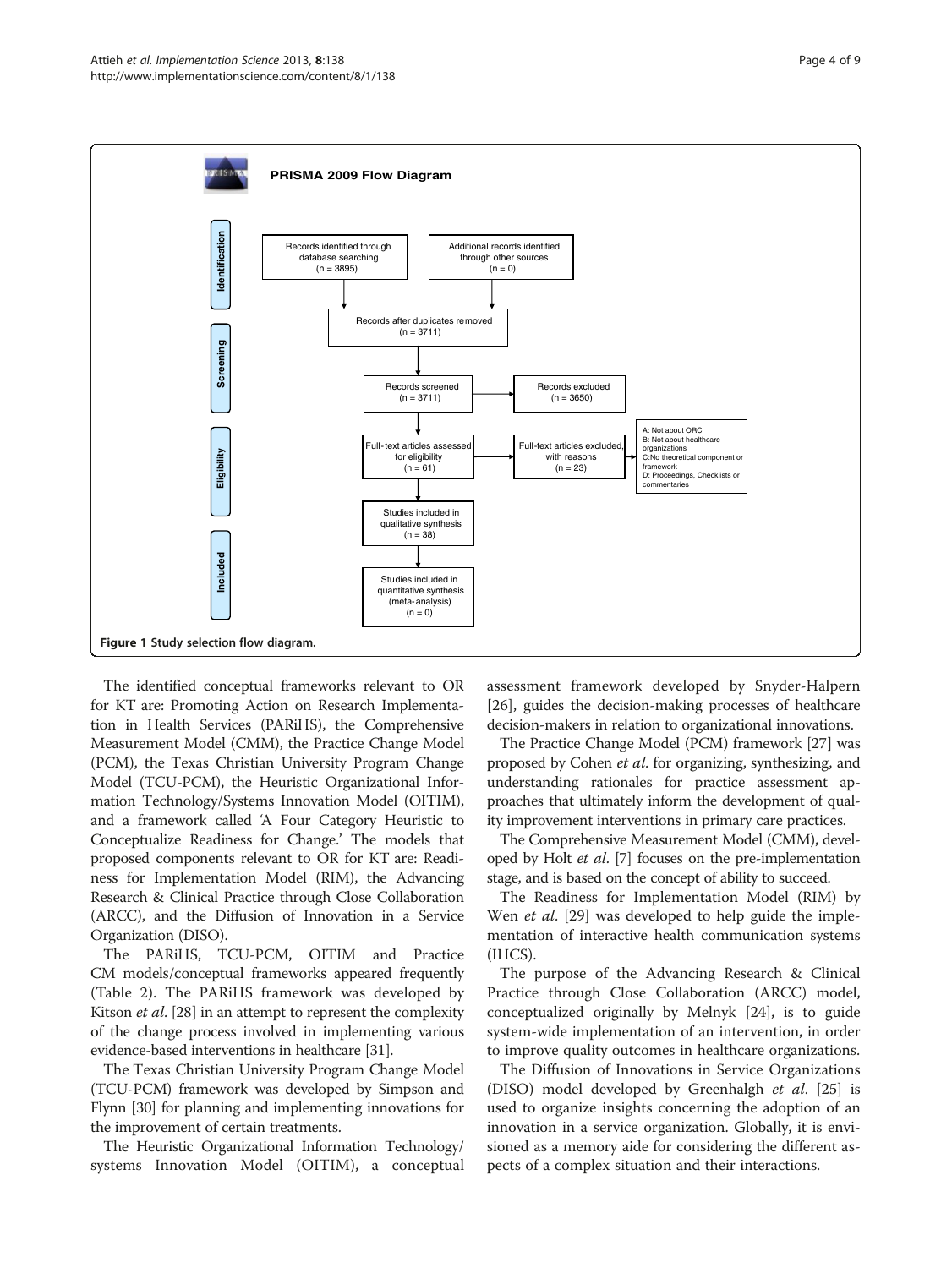#### <span id="page-4-0"></span>Table 1 Characteristics of studies

|                        |                   | Number (n = 38) % (100%) |    |  |
|------------------------|-------------------|--------------------------|----|--|
| Country of study       | <b>USA</b>        | 28                       | 74 |  |
|                        | Canada            | $\overline{4}$           | 11 |  |
|                        | UK                | 5                        | 12 |  |
|                        | Belgium           | 1                        | 3  |  |
| Year of publication    | Before 2000       | 6                        | 16 |  |
|                        | Between 2000-2005 | 11                       | 29 |  |
|                        | Since 2005        | 21                       | 55 |  |
| Type of study          | Empirical         | 32                       | 85 |  |
|                        | Theoretical       | 5                        | 12 |  |
|                        | Review            | 1                        | 3  |  |
| <b>Research method</b> | Quantitative      | 19                       | 50 |  |
|                        | Qualitative       | 7                        | 19 |  |
|                        | Mixed             | 5                        | 12 |  |
|                        | None*             | 7                        | 19 |  |
| <b>Participants</b>    | Managers          | 9                        | 24 |  |
|                        | Staff             | 7                        | 19 |  |
|                        | Both              | 9                        | 24 |  |
|                        | Not specified     | $\overline{2}$           | 3  |  |
|                        | $NA^*$            | 11                       | 30 |  |

\*:Theoretical studies and reviews.

The broad conceptual framework, 'A four category heuristic to conceptualize RC', proposed by Holt and Helfrich [[6\]](#page-7-0) 'can facilitate thoughtful and meaningful reflection among leaders of health-care organizations regarding how to assess the readiness of their members and organization either qualitatively or quantitatively' ([\[6\]](#page-7-0), p.S52).

#### Conceptual map data analysis

In the conceptual map (Figure [2](#page-5-0)), concepts (the highest level of theorization) are enclosed in circles. Concepts are linked by a connecting line to boxes representing dimensions (second level theorization), which, in turn, are linked to sub-dimensions (third level theorization). Words written on the lines define the relationship between the connected elements, thus helping us to organize and structure our thoughts to further understand information and discover new relationships [\[22,23](#page-8-0)].

After graphically analyzing the different components of OR gathered from the 10 theories, theoretical models and conceptual frameworks mentioned above, core concepts were identified as being common in the operationalization of OR for KT: Organizational Dynamics, Change Process, Innovation Readiness, Institutional Readiness, and Personal Readiness. Also, we identified 17 dimensions and 59 sub-dimensions related to these 5 concepts provided with their definitions in Additional file [3.](#page-7-0) A summary of the dimensions and sub-dimensions found in each theory, framework or model is presented in Additional file [4](#page-7-0).

#### Table 2 Identified theoretical models and conceptual frameworks

| Theoretical models and conceptual<br>frameworks (acronym)                                    | Type of model/<br>framework | Country<br>of origin study | Type of   | Setting                                                      |        | Year Number of<br>citation in<br>studies |
|----------------------------------------------------------------------------------------------|-----------------------------|----------------------------|-----------|--------------------------------------------------------------|--------|------------------------------------------|
| 1- Advancing Research & Clinical Practice through<br>Close Collaboration (ARCC) [24]         | Model                       | <b>USA</b>                 | Empirical | Clinical center                                              | 2002 2 |                                          |
| 2- A Comprehensive Measurement Model<br>(CMM) [7]                                            | Conceptual<br>framework     | <b>USA</b>                 | Empirical | Organizational change at<br>the individual level             | 2007 2 |                                          |
| 3- A four category heuristic to conceptualize<br>readiness for change [6]                    | Conceptual<br>framework     | <b>USA</b>                 |           | Theoretical Health care organizations                        | 2010 1 |                                          |
| 4- Diffusion of Innovations in Service Organizations<br>(DISO) [25]                          | Model                       | UK                         | Empirical | Innovation in health<br>service organizations                | 2004 1 |                                          |
| 5- Heuristic organizational information technology /systems<br>innovation model (OITIM) [26] | Conceptual<br>framework     | <b>USA</b>                 | Empirical | Clinical IT/S innovation                                     | 2001 4 |                                          |
| 6- Practice Change Model (PCM) [27]                                                          | Conceptual<br>framework     | <b>USA</b>                 | Empirical | Primary care practice change                                 | 2004 4 |                                          |
| 7- Promoting Action on Research Implementation<br>in Health Services (PARiHS) [28]           | Conceptual<br>framework     | <b>UK</b>                  | Empirical | Implementation of practice in<br>complex health care setting | 1998 6 |                                          |
|                                                                                              |                             |                            |           |                                                              | 2002   |                                          |
| 8- Organizational Readiness for Change (ORC) [8]                                             | Theory                      | <b>USA</b>                 |           | Theoretical Health care services                             | 2009   |                                          |
| 9- Readiness for Implementation Model (RIM) [29]                                             | Model                       | <b>USA</b>                 | Empirical | Implementation of interactive<br>health communication system | 2010 2 |                                          |
| 10- Texas Christian University Program Change<br>Model (TCU-PCM) [30]                        | Conceptual<br>framework     | <b>USA</b>                 | Empirical | Treatment program                                            | 2007 6 |                                          |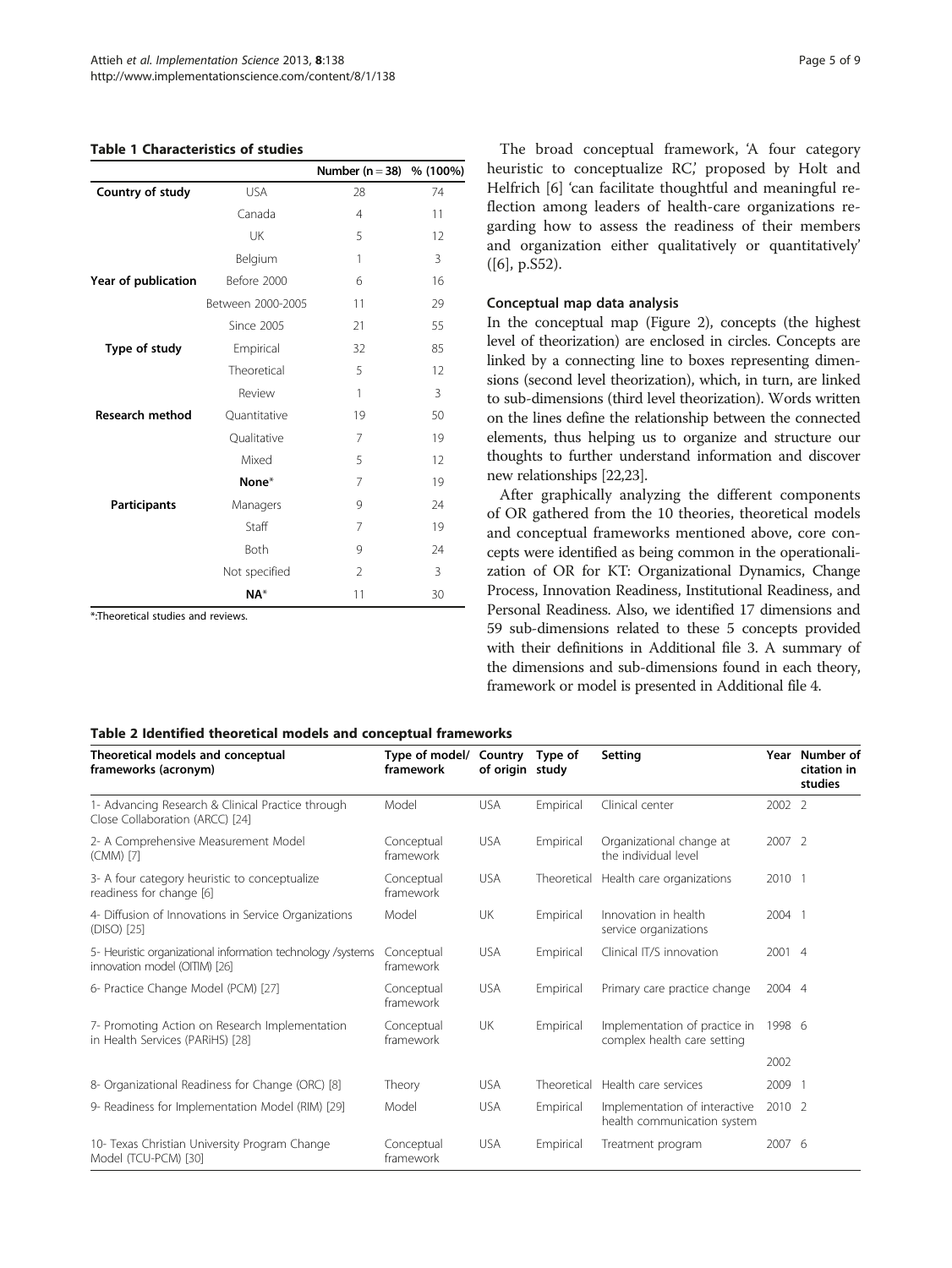<span id="page-5-0"></span>

'Organizational dynamics' can support or suppress movement from one stage to another [[32](#page-8-0)]. It refers to an appropriate organizational climate for change, contextual factors, environment readiness, as well as change content. The 'change process' concept refers to the steps to follow in order to implement change. It includes management support, external influence, as well as perceived options for change. 'Innovation readiness,' defined as the willingness and ability to adopt or implement an innovation in the workplace, refers to communication and influence, evidence, knowledge readiness, operational readiness, process readiness, and innovation customization process. 'Institutional readiness' includes motivation, values and goals readiness, as well as institutional support. The last concept, 'personal readiness,' encompasses human resources and end-users readiness. There were no discrepancies between authors.

# **Discussion**

We found and synthesized 10 theories, theoretical models, and conceptual frameworks of ORC in 38 publications as

the basis for the development of a comprehensive framework of OR for KT in the context of chronic care. This review aimed to assess the current literature regarding the theorization and conceptualization of ORC in the healthcare domain in order to facilitate knowledge translation in implementing changes. This leads us to three main observations.

First, through the use of conceptual mapping, we have highlighted the relationships between the concepts, dimensions and sub-dimensions included in these models and frameworks. According to Watkins et al. [\[33](#page-8-0)], concept maps represent ideas or views from a large group of participants or stakeholders in an easy-to-interpret format. Concept maps visually illustrate relationships among words, concepts and facts. Moreover, concept mapping uses a structured process that can be replicated easily and reliably [[33\]](#page-8-0). Understanding concepts and their underlying relationships is necessary to the acquisition of flexible, generalizable knowledge [[22\]](#page-8-0). We propose a tentative map of the key components that underpin healthcare organizations' readiness for KT, taking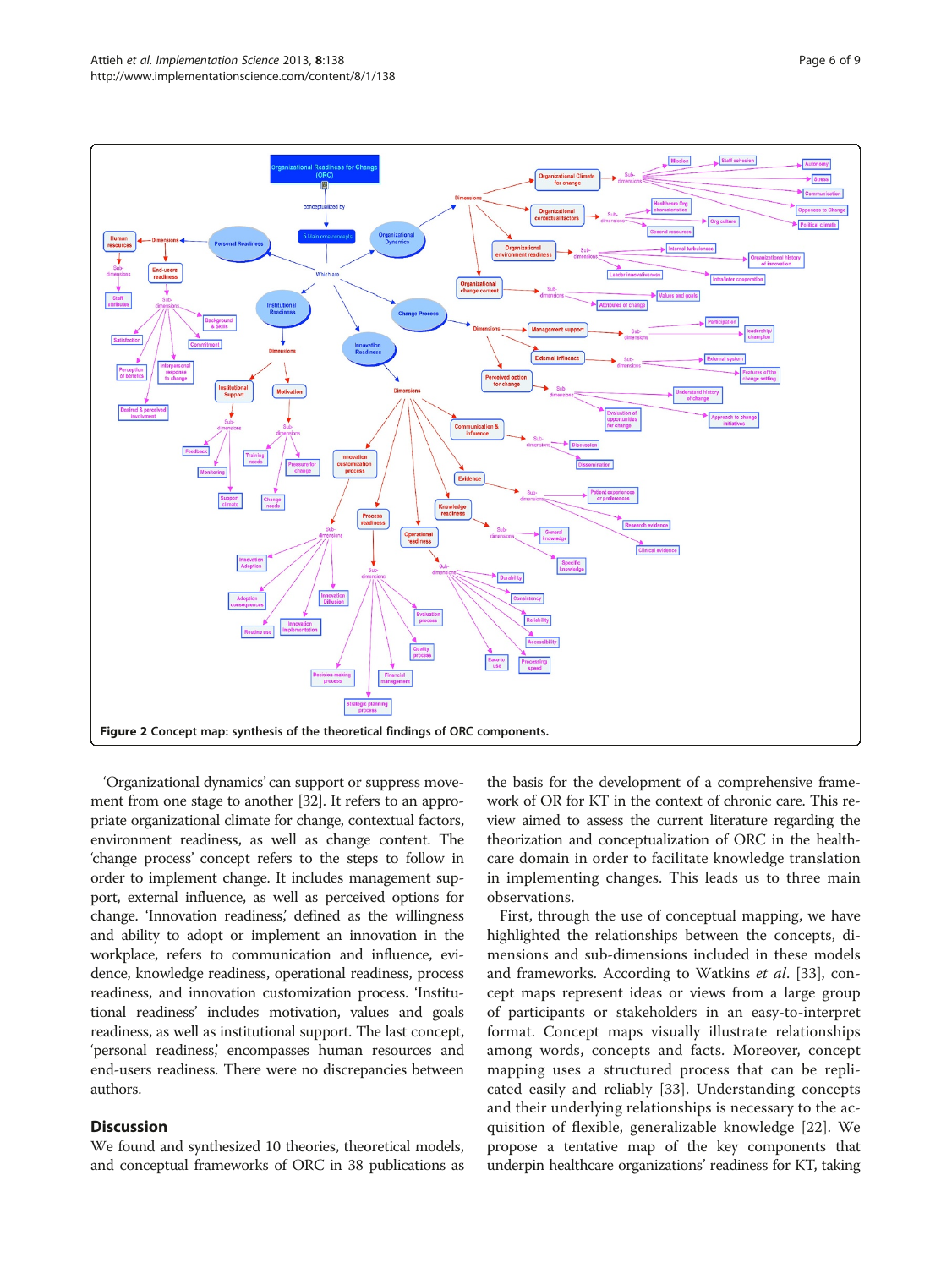into consideration that a complete model of organizational change should embrace not only macro-level factors such as content, process and context, but also micro-level factors such the individuals involved [\[34\]](#page-8-0). Despite divergence in literature on ORC, the map helped us to draw the core concepts conceptualizing OR for KT and which were provided from the 10 proposed theories, theoretical models, or conceptual frameworks. We identified five core concepts, namely organizational dynamics, change process, innovation readiness, institutional readiness, and personal readiness. Some core concepts, dimensions, and subdimensions seem to be common to all of the proposed models but are described under distinct though equivalent terms, making it likely that an integrated framework on OR for KT in chronic care will be achievable. The concept of 'organizational dynamics' identified in our concept map, which was extracted from the Lehman model, is connected to common concepts or defined under equivalent terms in other theories, models or frameworks. For instance, a change is not likely to occur if staff cohesion, communication and openness to change i.e., organizational climate [[32](#page-8-0)], or a good working relationship *i.e.*, organizational climate [[8](#page-7-0)], are not change oriented. Moreover, this conceptual map provides a synthesis of the information on the operationalization of the OR dimensions that could serve as the basis for the elaboration of an assessment tool to measure healthcare organizations' readiness for KT in chronic care. The review and conceptual map provide a multidimensional and multi-level perspective on readiness for change, enabling a more complete picture of individual organizational readiness for change.

Second, the results of our review complement those of Weiner [\[10,11](#page-7-0)], finding little consistency with regard to terminology of concepts concerning readiness for change. Researchers have diverse ways of defining ORC. In our review, 19 publications (50%) used the term 'readiness for change' (35% in Weiner's review), while others (50% in our review vs. 77% in Weiner's review [[11](#page-7-0)]) used some equivalent terms, including 'capacity for change', 'implementation readiness,' 'willingness, beliefs, state readiness/team readiness,' and 'innovation readiness.' However, many authors would seem to refer to the same concept despite differences in the terms they use. For instance, Lehman et al. [[32\]](#page-8-0) consider ORC to include collective perceptions of 'motivational readiness,' 'institutional resources,' and 'organizational climate.' According to Weiner, ORC refers to organizational members' motivation and capability to implement intentional organizational change [[8\]](#page-7-0). Armenakis and colleagues used the term 'readiness for change' to indicate 'organizational members' beliefs, attitudes, and intentions regarding the extent to which changes are needed and the organization's capacity to successfully make those changes' ([[35\]](#page-8-0), p.681). In addition, our findings match those of Weiner [\[11](#page-7-0)], and Holt and Armenakis [\[7](#page-7-0)], and show the large amount of literature on the concept of readiness for change and its determinants. These reviews revealed the disagreements in current thinking and writing about the core concepts of ORC. To date, health services researchers investigating ORC are still independently examining specific types of organizational factors, using different theoretical perspectives to inform their research [\[11](#page-7-0)]. Unlike Weiner [\[11\]](#page-7-0) and Holt and Armenakis [\[7\]](#page-7-0), we did not limit our review to the history or definitions of readiness for change, but we focused on the application of this concept to the implementation of changes in healthcare organizations. Our review aimed to identify the similarities in the ORC models in order to conceptualize the core concepts that underpin organizational readiness for knowledge translation. This should help build a stronger theoretical base concerning ORC in general, and OR for implementing KT in chronic care in particular.

Third, the findings of the literature search showed that researchers have started only recently to propose theoretical frameworks and models of OR in the health domain. Reports of the application of these models and frameworks lack methodological detail on how to operationalize organizational readiness concepts. A strategy that could help address these limitations would be to begin to see the models/frameworks as being constituted by various theoretical positions, which some would view as strengths and others as weaknesses. Consideration also needs to be given to a framework's potential for development.

The ORC concepts, dimensions, and sub-dimensions identified in this systematic review will be further validated through an online Delphi study in preparation for the development of a comprehensive framework of OR for KT in the context of chronic care. In the next steps of this project, we will review existing measurement instruments, assess how they fit to the five core concepts identified, and develop a measurement instrument based on these five core concepts.

#### Study limitations

This review has some limitations. First, it covers only articles published in peer-reviewed journals. Thus, the review might be subject to a publication bias if the gray literature contains conceptualizations of ORC that do not appear in peer-reviewed articles. Second, we focused only on the literature from the healthcare domain. ORC has been studied in other fields and relevant frameworks could be found from other disciplines, such as psychology, sociology, or management, for instance. However, given the relatively recent interest for ORC in healthcare, we chose to focus on theories and models that have been tested in this field and could thus be more easily applied to the study of OR for KT in chronic care. Third,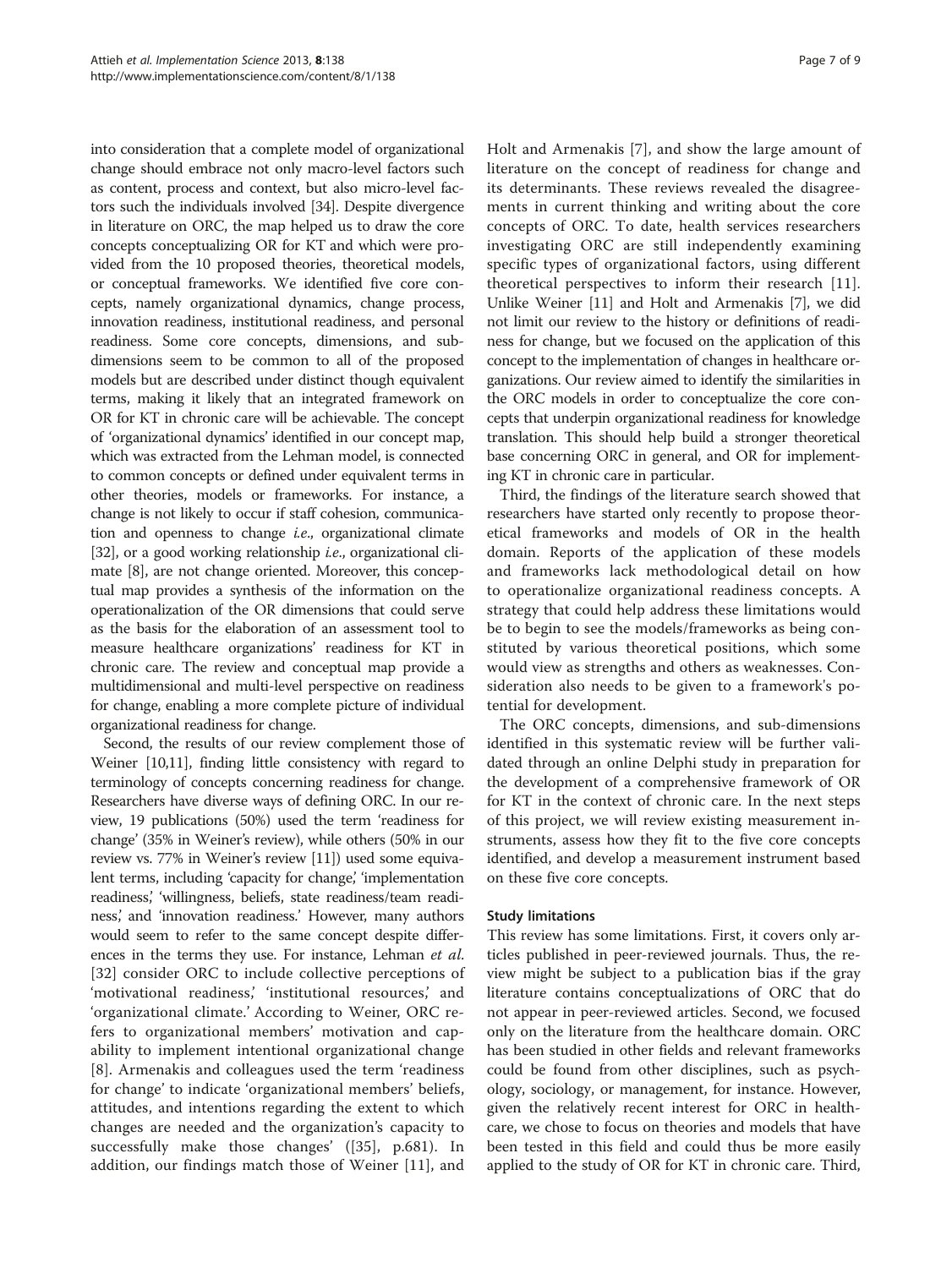<span id="page-7-0"></span>we did not assess the quality of the included publications given the lack of a validated tool to assess the quality of theoretical studies. Finally, concept mapping includes only a high level representation of the performance area that is the subject of the concept. This method allows the representation of unidirectional and hierarchical relationships, and does not easily allow for the inclusion of detailed information about the complex relationships between dimensions and sub-dimensions. Using other graphical representations could be explored in order to depict the multiple influences that these constructs can share.

# Conclusion

Healthcare organizations need to be ready to adapt to changing demands and environments. ORC constitutes an appropriate concept to operationalize in order to assess organizational capacity to engage in implementing change in health care. The 10 theories, theoretical models and conceptual frameworks identified in the literature often have a narrow view of readiness, and skip one or several conceptual elements that are important for a comprehensive assessment of ORC. However, the conceptual map developed allowed us to identify the most relevant dimensions to consider for assessing OR for KT. This review and tentative conceptual map provide a useful overview for researchers interested in ORC and aims to create a consensus on the core theoretical components of ORC in general, and of OR for KT in chronic care in particular. However, more work is needed to define and validate the core elements of a framework that could help to assess OR for KT in the context of chronic care.

# Additional files

[Additional file 1:](http://www.biomedcentral.com/content/supplementary/1748-5908-8-138-S1.pdf) Search strategy.

[Additional file 2:](http://www.biomedcentral.com/content/supplementary/1748-5908-8-138-S2.pdf) List of the excluded studies with the reason for exclusion.

[Additional file 3:](http://www.biomedcentral.com/content/supplementary/1748-5908-8-138-S3.pdf) Definition of concepts.

[Additional file 4:](http://www.biomedcentral.com/content/supplementary/1748-5908-8-138-S4.pdf) Dimensions and sub-dimensions found in 10 identified theoretical models and conceptual frameworks.

#### Abbreviations

ARCC: Advancing research & clinical practice through close collaboration; CCM: Chronic care model; CMM: Comprehensive measurement model; DISO: Diffusion of innovations in service organizations; KTA: Knowledge-toaction; KT: Knowledge translation; OITIM: Heuristic organizational information technology/systems innovation model; ORC: Organizational readiness for change; OR: Organizational readiness; PARiHS: Promoting action on research implementation in health services; PCM: Practice change model; RIM: Readiness for implementation model; TCU-PCM: Texas Christian university program change model.

#### Competing interests

The authors declare that they have no competing interests.

#### Authors' contributions

MPG, FL, CE, JG and MO conceived the idea and obtained funding. RA, MPG and EKG conducted the review. RA, MPG and GR conceived the conceptual map. RA and MPG wrote the first draft of the manuscript. All authors commented and contributed to the final manuscript.

#### Acknowledgements

The project is funded by a team grant operated by Knowledge Translation Canada and offered from the Canadian Institutes of Health Research (CIHR) in partnership with the Canada Foundation for Innovation (CFI) (grant # 200710CRI-179929-CRI-ADYP-112841). MPG is Tier 2 Canada Research Chair in Technologies and Practices in Health. FL is Tier 2 Canada Research Chair in Implementation of Shared Decision Making in Primary Care. We would like to thank Jenni Labarthe, Duncan Sanderson and Nadine Tremblay for their support.

#### Author details

<sup>1</sup> Research Center of the Centre Hospitalier Universitaire de Québec, Hôpital St-François D'Assise, 45 rue Leclerc, Québec, (QC), Canada. <sup>2</sup>Faculty of Nursing, Université Laval, Québec, Canada. <sup>3</sup>Faculty of Nursing and School of Public Health, University of Alberta, Edmonton, Alberta, Canada. <sup>4</sup>Department of Family Medicine, Université Laval, Québec, Canada. <sup>5</sup>Department of Political Science, Université Laval, Québec, Canada. <sup>6</sup>Ottawa Hospital Research Institute, Ottawa, Canada. <sup>7</sup> Faculty of Medicine, University of Ottawa, Ottawa, Ontario, Canada.

Received: 10 April 2013 Accepted: 21 November 2013 Published: 28 November 2013

#### References

- 1. Bazzoli GJ, et al: Two decades of organizational change in health care: what have we learned? Med Care Res Rev 2004, 61(3):247–331.
- 2. Montague TJ, Gogovor A, Krelenbaum M: Time for chronic disease care and management. Can J Cardiol 2007, 23(12):971–975.
- 3. Wagner EH, et al: Improving chronic illness care: translating evidence into action. Health Aff 2001, 20(6):64–78.
- 4. Cummings GG, et al: Influence of organizational characteristics and context on research utilization. Nurs Res 2007, 56(4 Suppl):S24–S39.
- 5. Scott SD, et al: A context of uncertainty: how context shapes nurses' research utilization behaviors. Qual Health Res 2008, 18(3):347–357.
- Holt DT, et al: Are you ready? How health professionals can comprehensively conceptualize readiness for change. J Gen Intern Med 2010, 25(Suppl 1):50–55.
- 7. Holt DT, et al: Toward a comprehensive definition of readiness for change: a review of research and instrumentation. Res in Org Change and Dev 2007, 16:289–336.
- 8. Weiner BJ: A theory of organizational readiness for change. Implementation science: IS 2009, 4:67.
- 9. Lehman WE, Greener JM, Flynn PM: Organizational readiness for change in correctional and community substance abuse programs. J Offender Rehabil 2012, 51(1–2):96–114.
- 10. Rusly FH, Corner JL, Sun P: Positioning change readiness in knowledge management research. J Knowl Manag 2012, 16(2):329-355.
- 11. Weiner BJ, Amick H, Lee SY: Conceptualization and measurement of organizational readiness for change: a review of the literature in health services research and other fields. Med Care Res Rev 2008, 65(4):379–436.
- 12. Graham ID, et al: Lost in knowledge translation: time for a map? J Contin Educ Health Prof 2006, 26(1):13–24.
- 13. Grimshaw JM: Effectiveness and efficiency of guideline dissemination and implementation strategies. Health Technol Assess 2004, 8(6):1-72. p. iii-iv.
- 14. Cabana MD, et al: Why don't physicians follow clinical practice guidelines? A framework for improvement. JAMA 1999, 282(15):1458–1465.
- 15. Wensing M, Wollersheim H, Grol R: Organizational interventions to implement improvements in patient care: a structured review of reviews. Implementation science: IS 2006, 1:2.
- 16. Meijers JM, et al: Assessing the relationships between contextual factors and research utilization in nursing: systematic literature review. Adv Nurs 2006, 55(5):622–635.
- 17. Bacharach SB: Organizational theories: some criteria for evaluation. Acad Manage Rev 1989, 14:496–515.